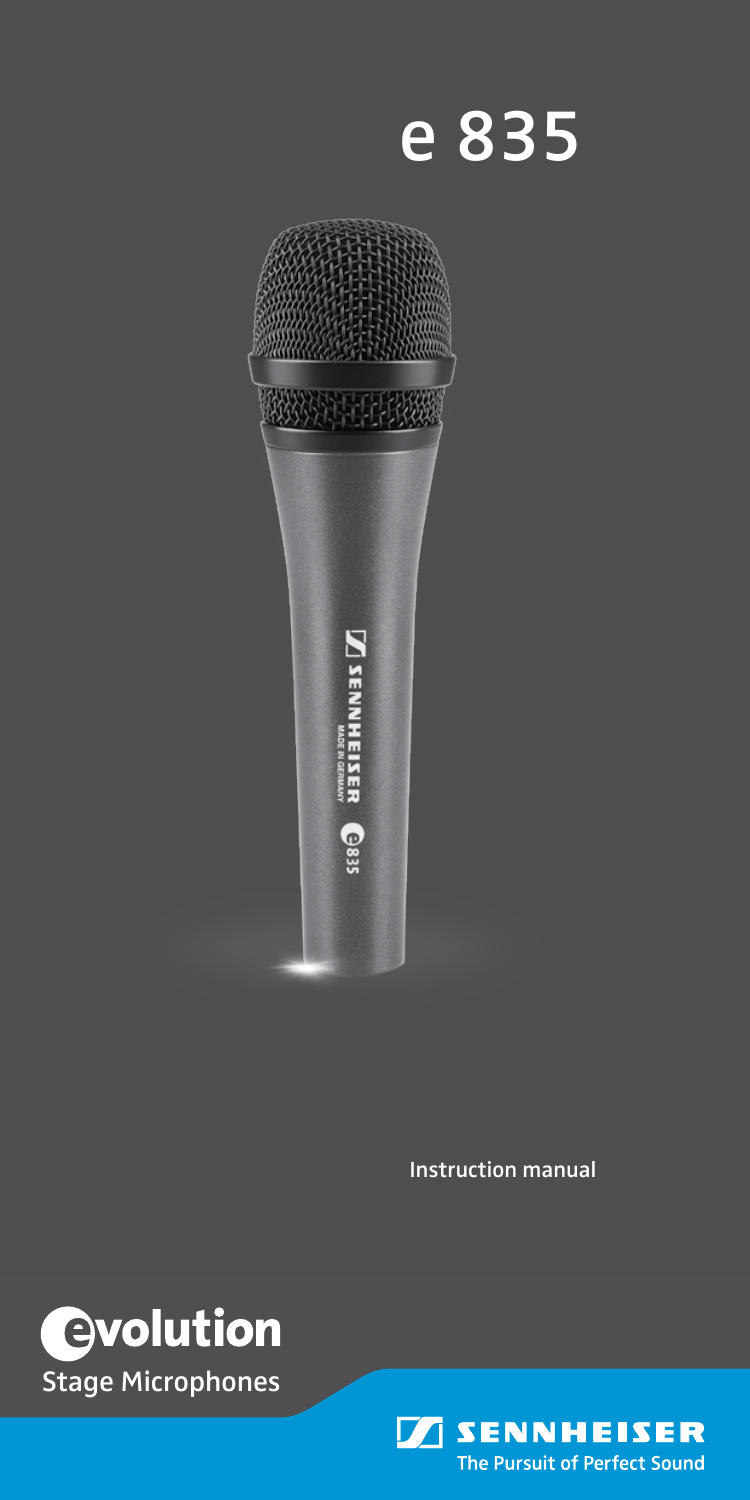

 $\overline{B}$ 



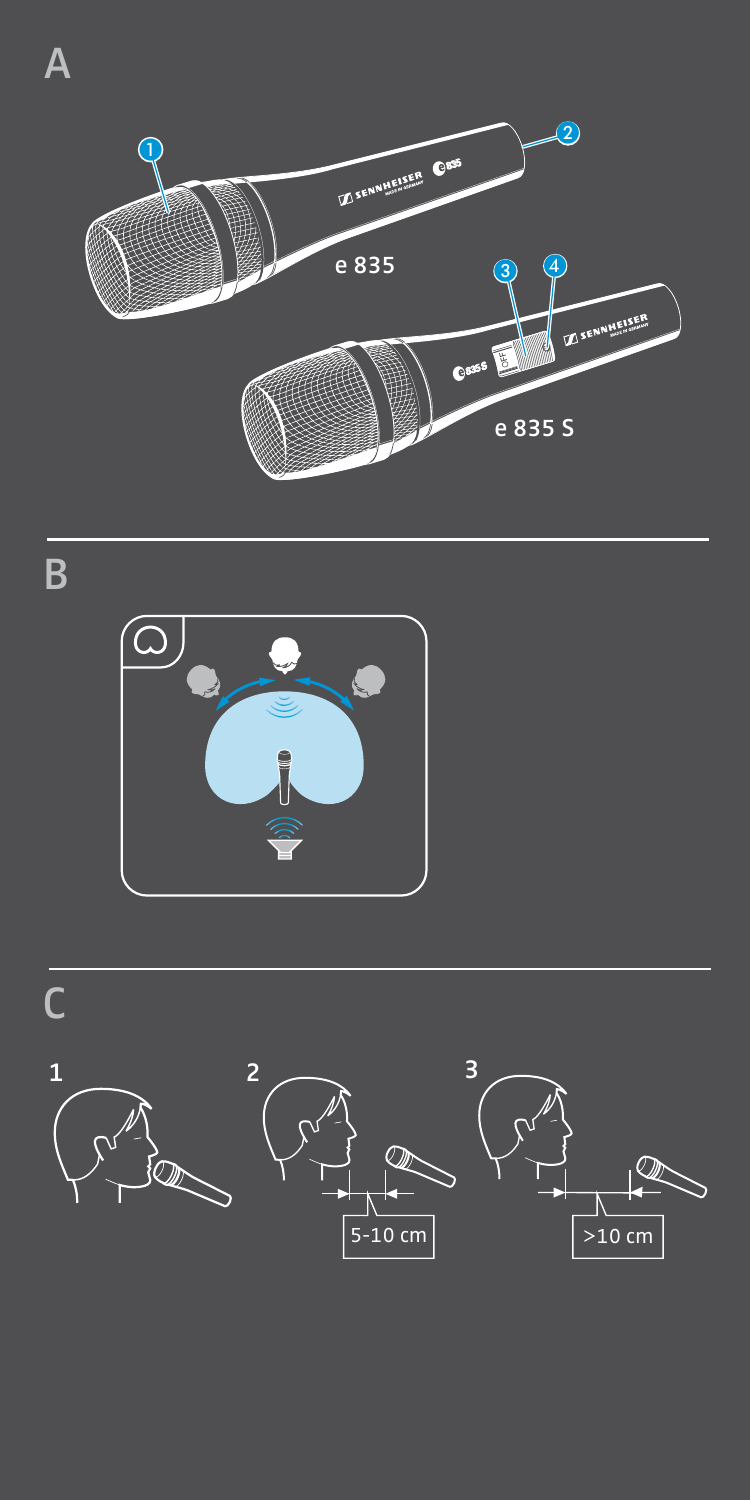D



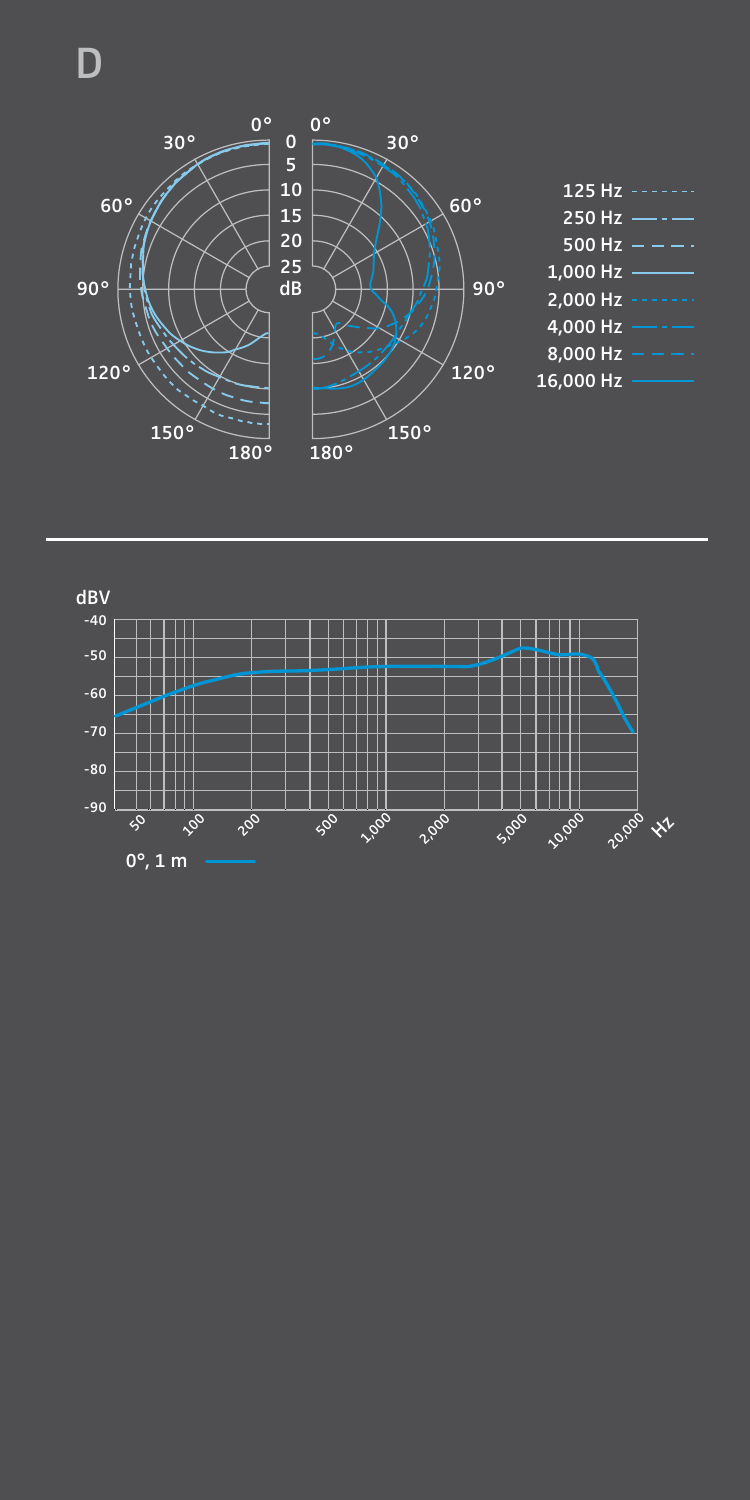## Important safety information

- Please read this instruction manual carefully and completely before using the product.
- Make this instruction manual easily accessible to all users at all times.
- Always include this instruction manual when passing the product on to third parties.

#### Before operation

- Never open the housing of the product. If products are opened by customers in breach of this instruction, the warranty becomes null and void.
- Only use attachments, accessories or spare parts specified by Sennheiser.

### During operation

- Liquids entering the product can short-circuit the electronics or damage the mechanics. Keep all liquids away from the product.
- Solvents or cleansing agents can damage the surface of the product. Only use a soft, slightly damp cloth to clean the product.
- Do not expose the product to extreme temperatures.

#### After operation

• Handle the product with care and store it in a clean, dust-free environment.

#### Intended use

Intended use includes:

- having read this instruction manual, especially the chapter "Important safety information",
- using the product within the operating conditions and limitations described in this instruction manual.

"Improper use" means using the product other than as described in this instruction manual, or under operating conditions which differ from those described herein.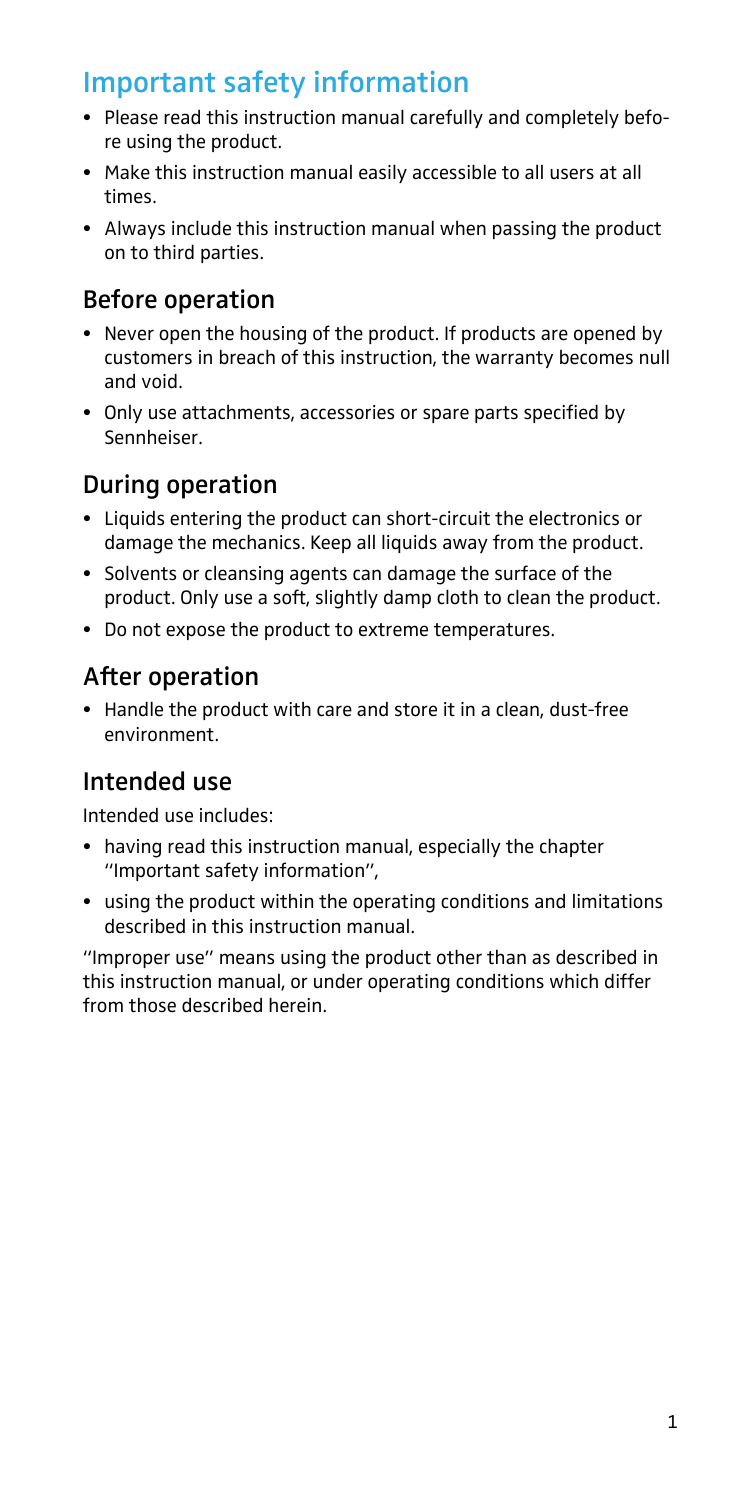### The e 835

The e 835 is a cardioid lead vocal stage microphone specially designed to perform under pressure.

Cardioid is the most commonly used pick-up pattern for live PA applications. It provides good on-stage freedom and also picks up sound from the sides. The "dead" side is at the rear. This pattern is good for picking up several vocalists at once, e.g. a choir or ensemble.

The e 835's balanced frequency response maintains signal quality when moving on and off axis during performance. The gentle presence boost ensures vocal clarity and projection. The minimal proximity effect provides for consistently clear bass-end performance when singing closer to, or further from the microphone.

The cardioid pick-up pattern provides excellent feedback rejection, enabling the microphone to handle higher sound pressure levels. The rugged metal construction and internal damping isolates handling noise.

The e 835 S variant features a silent on/off switch.

#### Features

- Dynamic cardioid microphone for speech and vocals
- Clear reproduction with a high presence
- Consistent sound quality at varying distances or when off axis
- High sound pressure handling capability
- Optional silent on/off switch
- Shock-mounted capsule provides excellent suppression of handling noise
- Excellent feedback rejection
- Humbucking coil
- Rugged metal body

#### Package contents

- 1 e 835 / e 835 S microphone
- 1 MZQ 800 microphone clamp
- 1 pouch
- 1 instruction manual

#### Product overview A\*

- **1** Sound inlet basket
- 2 XLR-3 connector
- 3 On/off switch (e 835 S only)
- <span id="page-4-0"></span>4 Screw (e 835 S only)

Diagrams can be found on the cover pages. \*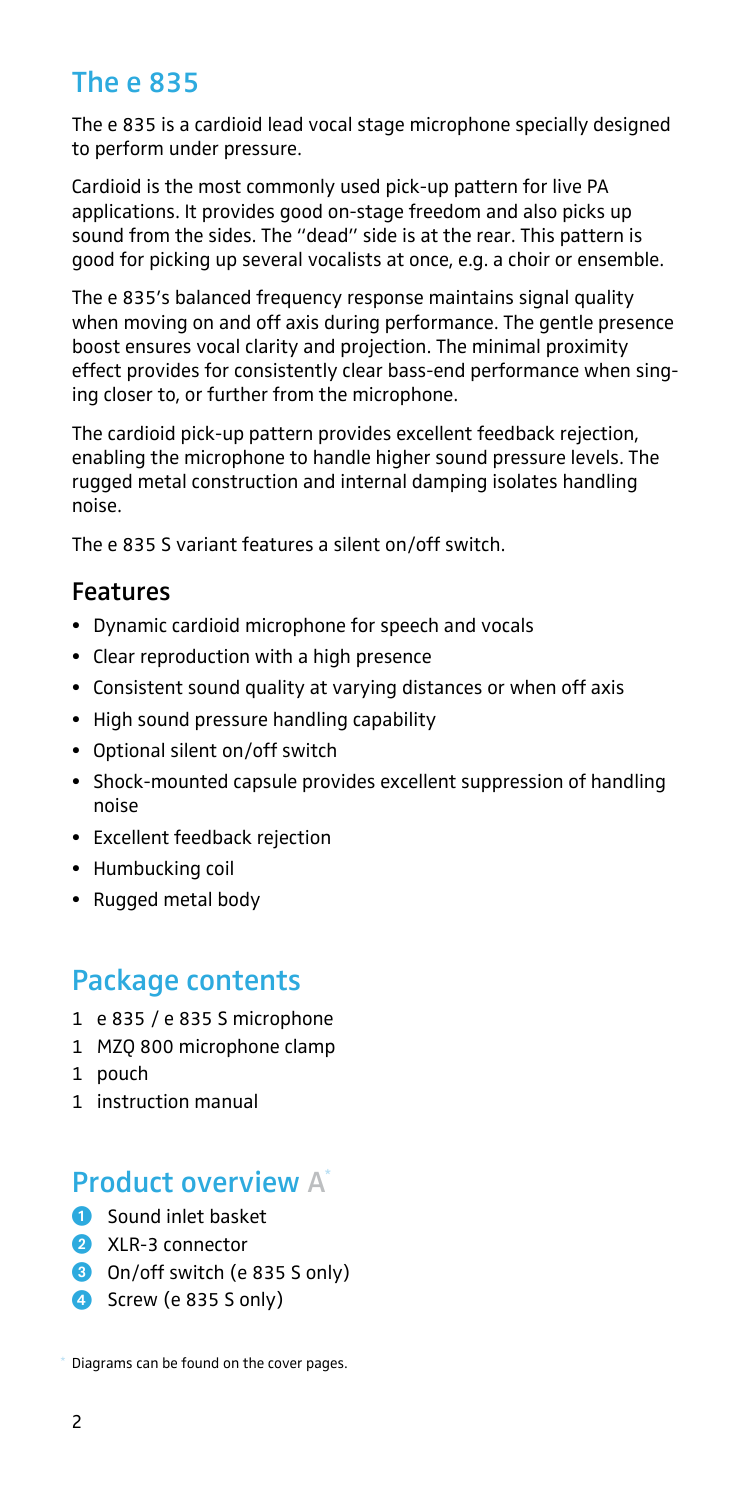## Using the microphone

#### Switching the e 835 S on/off

- $\triangleright$  Use the on/off switch to switch the the e 835 S on or off.
- If necessary, use the screw  $\triangleq 1$  to lock the on/off switch  $\triangleq 1$  in the "on" position.

#### Positioning the microphone C

| Pos. | Resulting sound                                                                                   | Commentary                                           |
|------|---------------------------------------------------------------------------------------------------|------------------------------------------------------|
| C.1  | • High proximity effect<br>(large bass boost)<br>• Powerful, direct sound                         | Very little crosstalk<br>from other sound<br>sources |
| C.2  | • Less proximity effect<br>(less bass boost)<br>• Some room ambience,<br>natural, balanced sound  | More crosstalk from<br>other sound sources           |
| C.3  | • Very little proximity effect<br>(minimal bass boost)<br>• More room ambience,<br>indirect sound | Higher crosstalk from<br>other sound sources         |

If sibilance occurs:

 $\triangleright$  Position the microphone slightly to the side and not directly in front of the mouth.

#### Positioning the monitor loudspeakers B

 $\triangleright$  To prevent feedback and crosstalk, postion your monitor loudspeakers in the angle area of the highest cancellation of the microphone (approx. 180°).

## Cleaning and maintaining the e 835

# Caution Liquids can damage the electronics of the product!

Liquids entering the housing of the product can cause a short-circuit and damage the electronics.

- $\blacktriangleright$  Keep all liquids away from the product.
- $\triangleright$  Do not use any solvents or cleansing agents.
- $\blacktriangleright$  Unscrew the sound inlet basket  $\bigcirc$ .
- Remove the foam insert from the sound inlet basket  $\bigcirc$ .
- $\triangleright$  Use a slightly damp cloth to clean the sound inlet basket  $\bigcirc$  from the inside and ouside.
- Reinsert the foam insert into the sound inlet basket  $\bigcirc$  and replace the sound inlet basket on the microphone and screw it tight.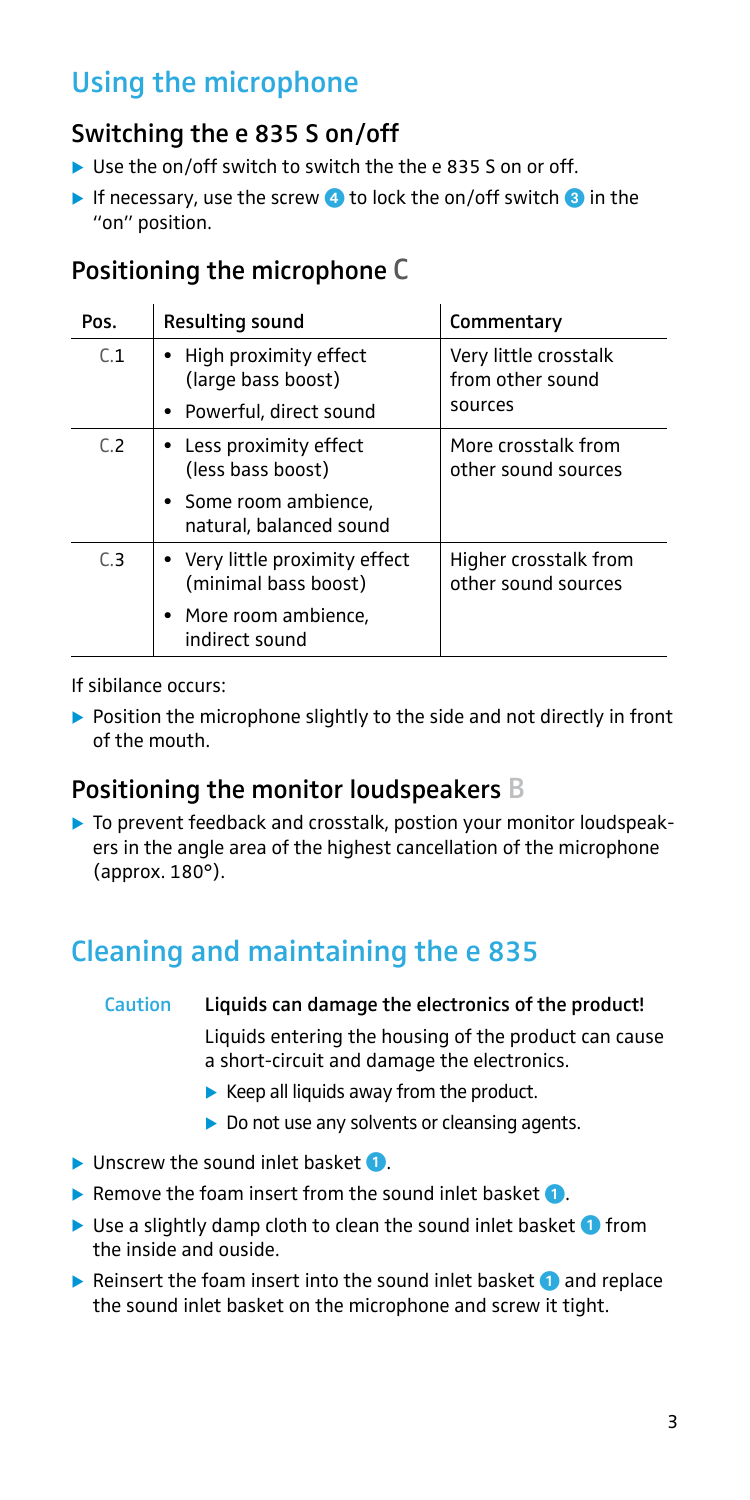## Specifications

| Transducer principle                          | dynamic                           |
|-----------------------------------------------|-----------------------------------|
| Frequency response                            | 40  16,000 Hz                     |
| Pick-up pattern                               | cardioid                          |
| Sensitivity<br>(free field, no load at 1 kHz) | $2.7 \text{ mV/Pa}$               |
| Nominal impedance (at 1 kHz)                  | approx. 350 $\Omega$              |
| Min. terminating impedance                    | 1 k $\Omega$                      |
| Connector                                     | $XLR-3$                           |
| Temperature range                             | $0^{\circ}$ C to +40 $^{\circ}$ C |
| <b>Dimensions</b>                             | $048 \times L180$ mm              |
| Weight                                        | 330 g                             |

The polar diagram and the frequency response curve D can be found on the cover pages.

#### Connector assignment

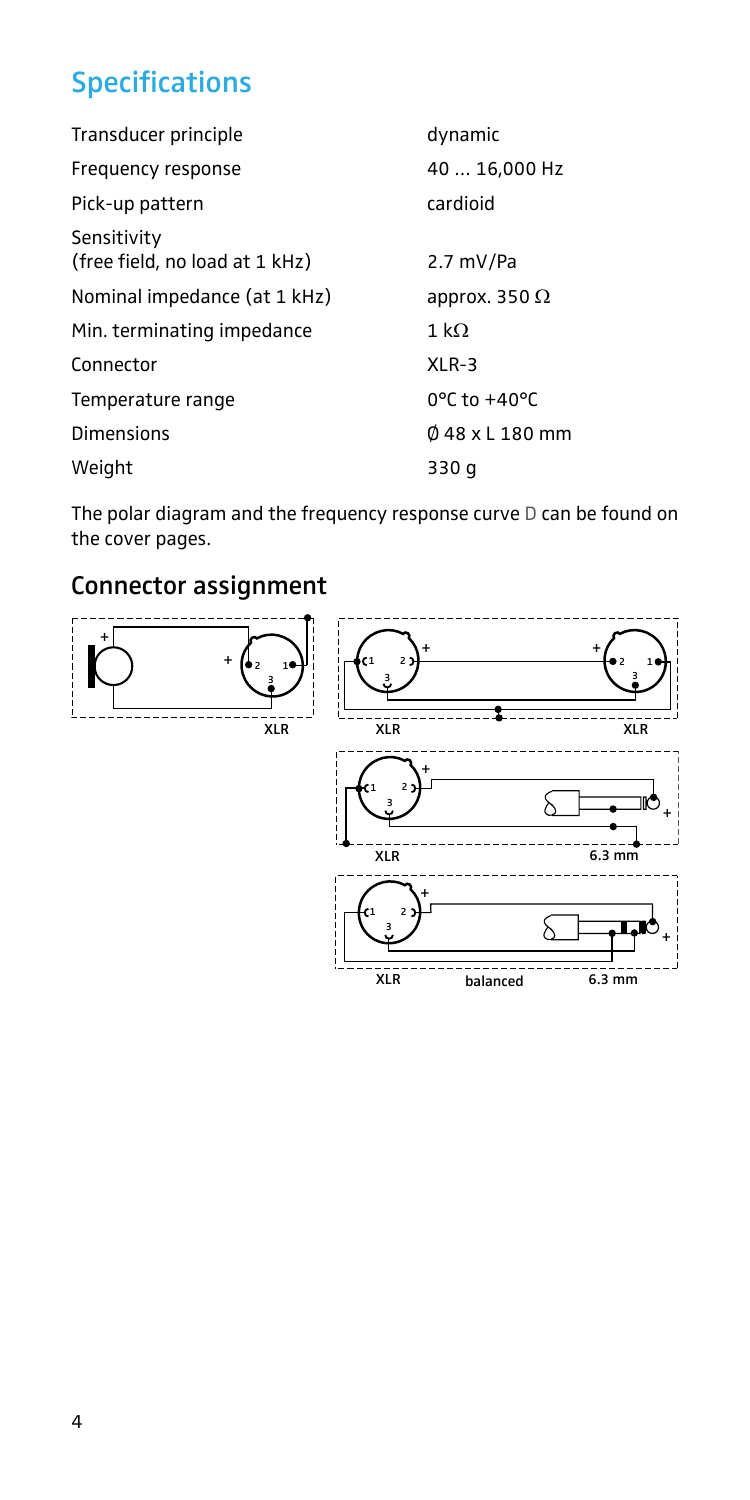## Manufacturer Declarations

### **Warranty**

Sennheiser electronic GmbH & Co. KG gives a warranty of 24 months on this product.

For the current warranty conditions, please visit our website at www.sennheiser.com or contact your Sennheiser partner.

FOR AUSTRALIA ONLY

Sennheiser goods come with guarantees that cannot be excluded under the Australian Consumer Law. You are entitled to a replacement or refund for a major failure and compensation for any other reasonably foreseeable loss or damage. You are also entitled to have the goods repaired or replaced if the goods fail to be of acceptable quality and the failure does not amount to a major failure.

This warranty is in addition to other rights or remedies under law. Nothing in this warranty excludes, limits or modifies any liability of Sennheiser which is imposed by law, or limits or modifies any remedy available to the consumer which is granted by law.

To make a claim under this warranty, contact Sennheiser Australia Pty Ltd, Unit 3, 31 Gibbes Street Chatswood NSW 2067, AUSTRALIA.

Phone: (02) 9910 6700, email: service@sennheiser.com.au.

All expenses of claiming the warranty will be borne by the person making the claim.

The Sennheiser International Warranty is provided by Sennheiser Australia Pty Ltd (ABN 68 165 388 312), Unit 3, 31 Gibbes Street Chatswood NSW 2067 Australia.

#### In compliance with the following requirements

• WEEE Directive (2012/19/EU)

Please dispose of this product at the end of its operational lifetime by taking it to your local collection point or recycling center for such equipment.

#### CE Declaration of Conformity

- RoHS Directive (2011/65/EU)
- EMC Directive (2004/108/EC)

The declaration is available at www.sennheiser.com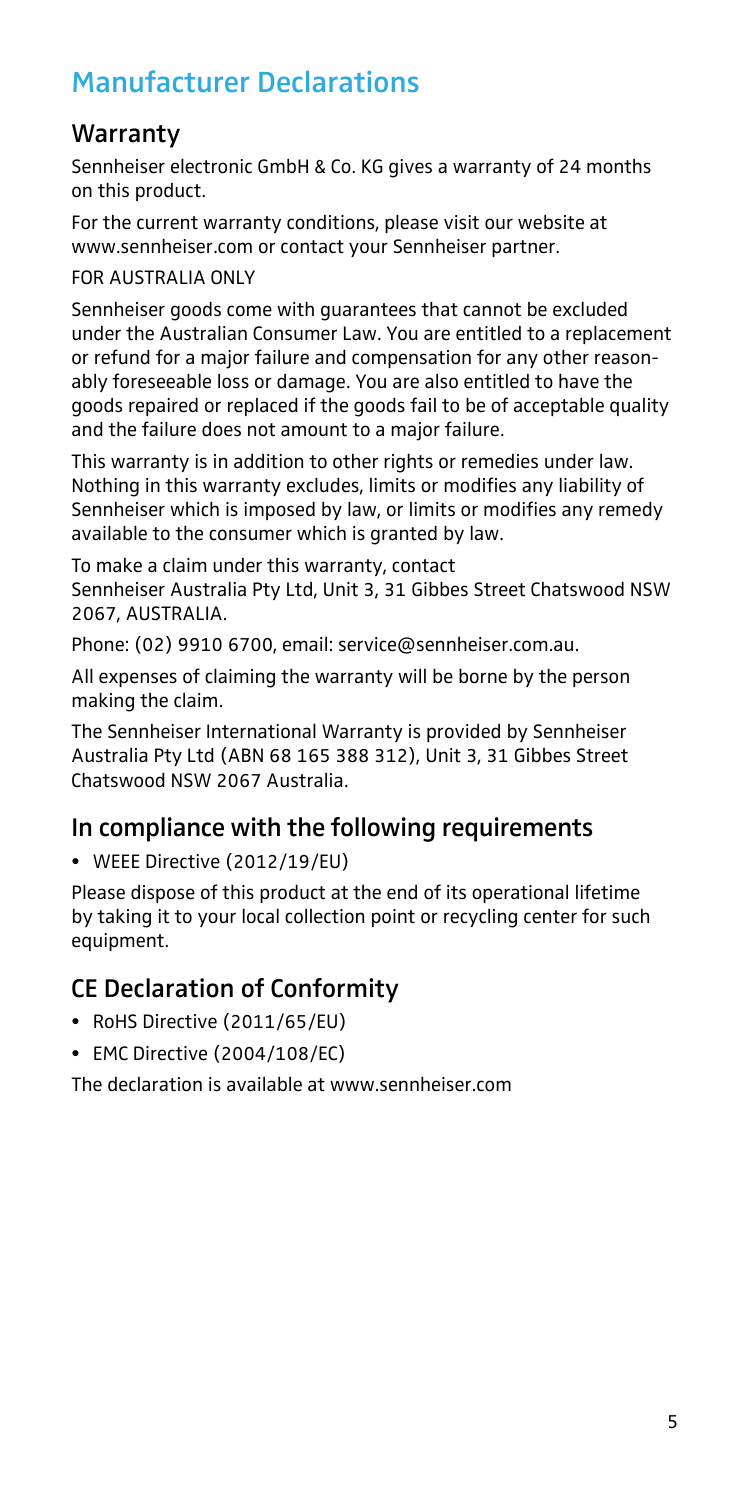

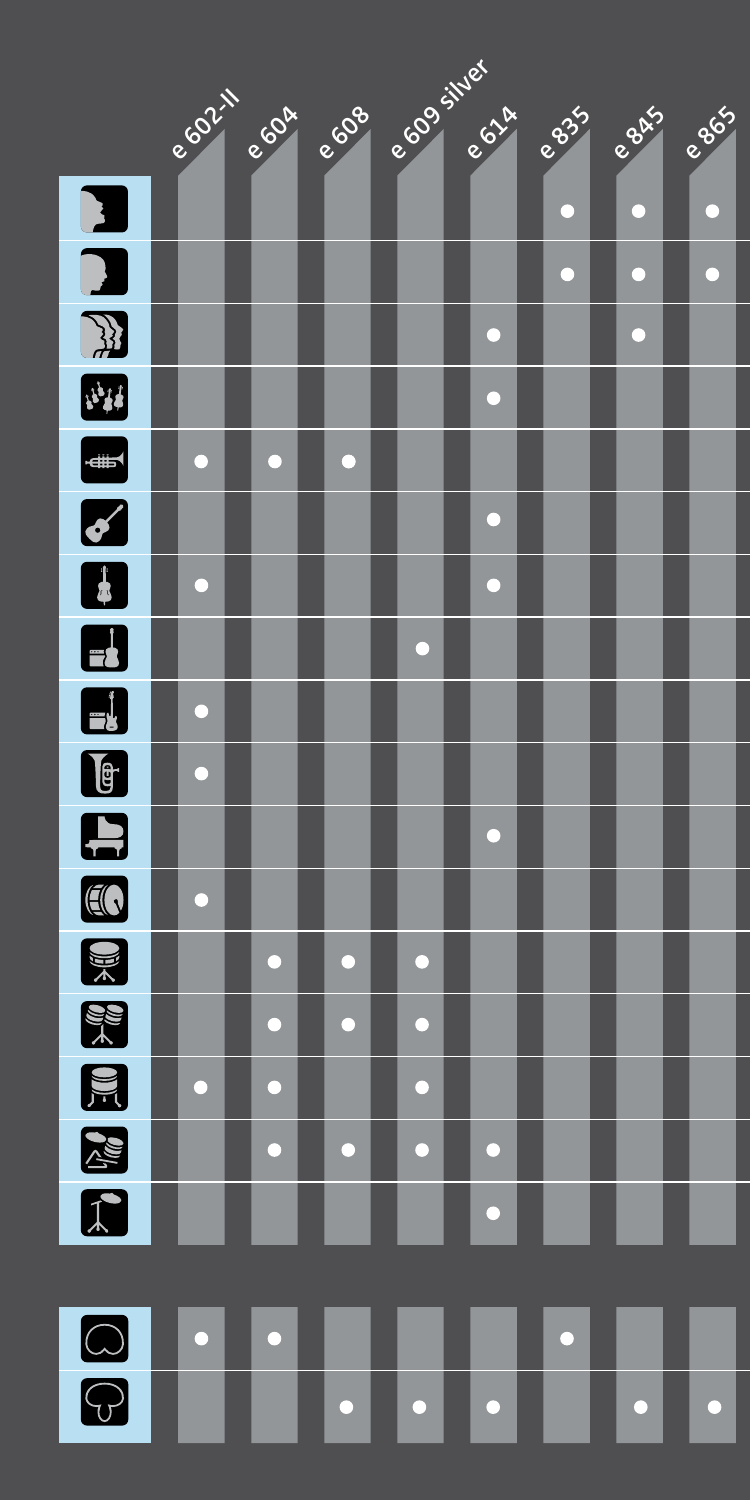